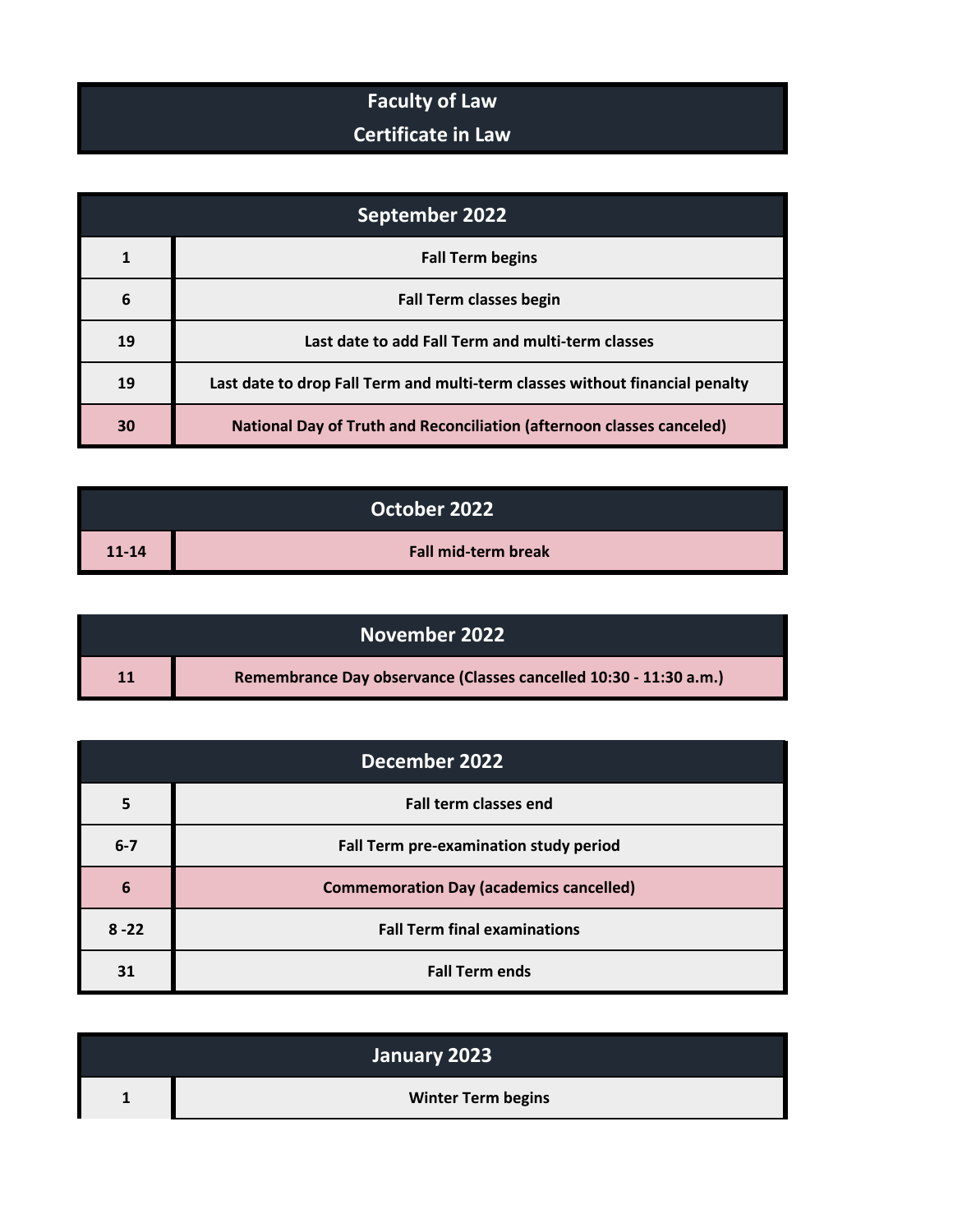| q  | <b>Winter Term classes begin</b>                                |
|----|-----------------------------------------------------------------|
| 20 | Last date to add Winter Term classes                            |
| 20 | Last date to drop Winter Term classes without financial penalty |

| <b>February 2023</b> |                                               |
|----------------------|-----------------------------------------------|
| 20                   | <b>Family Day (classes will not be held)</b>  |
| $20 - 24$            | Mid-term Reading Week (all classes cancelled) |

## **March 2023**

| April 2023 |                                                          |
|------------|----------------------------------------------------------|
| 10         | <b>Winter Term classes end</b>                           |
| $11 - 13$  | Winter Term pre-examination study period                 |
| 14-28      | Final examinations in Winter Term and multi-term classes |
| 30         | <b>Winter Term ends</b>                                  |

| <b>May 2023</b> |                                                                                            |
|-----------------|--------------------------------------------------------------------------------------------|
|                 | <b>Summer Term begins</b>                                                                  |
|                 | <b>Summer Term classes begin</b>                                                           |
|                 | Last date to add Summer Term classes (May-July 12W session)                                |
| 12              | Last date to drop Summer Term classes (May-July/12W sessions) without financial<br>penalty |

## **June 2023**

| July $2023$ |
|-------------|
|-------------|